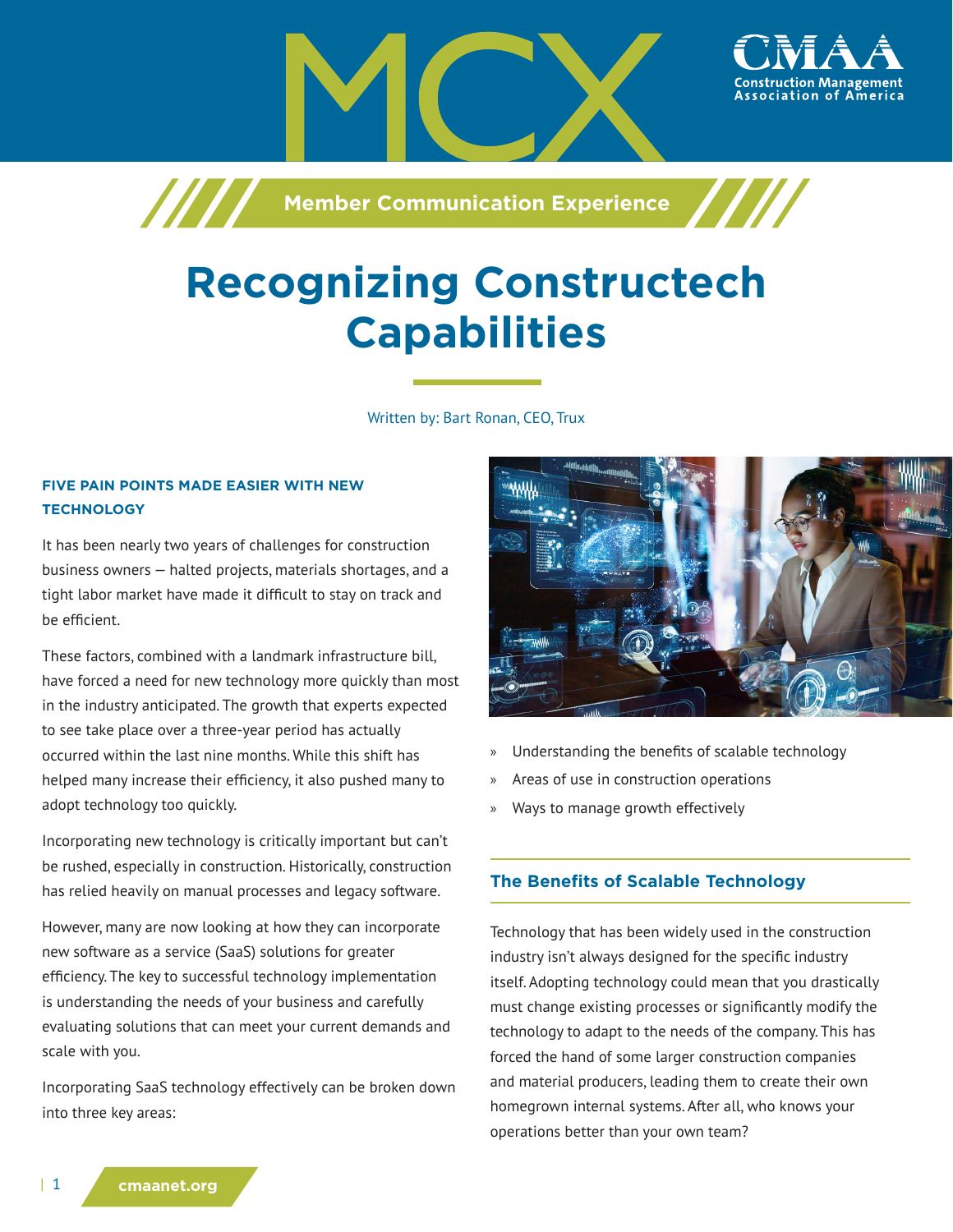Initially, this may work well  $-$  it is certainly an improvement over no technology at all. However, as time goes on, many of these homegrown solutions will require significant time and resources to ensure the solution grows with the business putting a strain on internal information technology (IT) teams.

 $\boldsymbol{H}$ 

There are lots of new SaaS platforms that are designed specifically for the construction industry and built with scalability in mind. To get the maximum long-term benefits, it is important to view your technology provider as a partner. SaaS offers low-risk and high-reward but requires change management to properly implement. You'll need to get your team on board to receive the full benefits of any solution. A trusted partner can help you introduce technology and train your team. The best part is that SaaS gives construction leaders the opportunity to start seeing value right away. These platforms are also regularly updated by providers, so there does not have to be keen oversight of the system in-house or costly overhauls.

Technological development is a full-time endeavor that can be overwhelming for even the best internal team. Trusted SaaS providers can take on the heavy lifting, allowing construction business owners to stay focused on the core of their business.

# **Areas of Use in Operations**

Third-party tech platforms help drive efficiency in several areas. There are five common pain points for that can be easily resolved with new technology:

1. Scheduling and dispatching — Whiteboards, spreadsheets, phone calls and (more recently) text messages are used for scheduling and dispatching because that's what has always been done. New technology can make a difference on day one by digitizing these traditional methods, allowing dispatchers to schedule more efficiently, spend less time taking phone calls and more time focused on customer service. Real-time GPS tracking, route optimization, and centralized communication capabilities are all common features in SaaS platforms that reduce time spent on manual tasks, provide actionable insights and improve efficiency.

- 2. Operational visibility You can't manage what you can't measure. SaaS platforms help manage operations with granular data that couldn't be uncovered by manual processes alone. Insights from platforms help reduce inefficiencies in the back office, on the road, and on the jobsite quickly and in one place so leaders can act immediately. SaaS platforms can also give you a window into third-party logistics that would have previously been impossible to manage.
- 3. Asset utilization SaaS platforms quickly identify the pieces of equipment that are being underutilized and where best to use them for maximum efficiency. Doing so saves time and day-to-day costs. In the long run, it can also improve scheduling and relationships with third-party logistics providers.
- 4. E-ticketing/Load slips E-ticketing is gaining steam in the industry, though managing state-by-state regulations and reworking operations to accommodate it is a challenge. Platforms manage all Department of Transportation (DOT) regulations and explain exactly what a business needs to comply with and can handle ticket/slip uploads in the process.
- 5. Hauling invoicing Organizing and collecting invoices from your third-party haulers is not an easy task and can incur unnecessary costs if mishandled. With technology, digital invoicing builds operational efficiencies and contributes to more transparent business processes, reducing errors and fraud.

#### **Effectively Managing Growth**

Once you understand the benefits of scalable, third-party technology, it is time to turn your attention to how to introduce the technology to your team in a way that promotes initial adoption and long-term success.

Clearly communicate to all teams the technology the company is implementing — and why. Expect that there will be questions. This isn't a negative sign. It shows you that your employees are invested in your business, need to understand the changes and want to have guidance around your expectations of them. Acknowledge their concerns, explain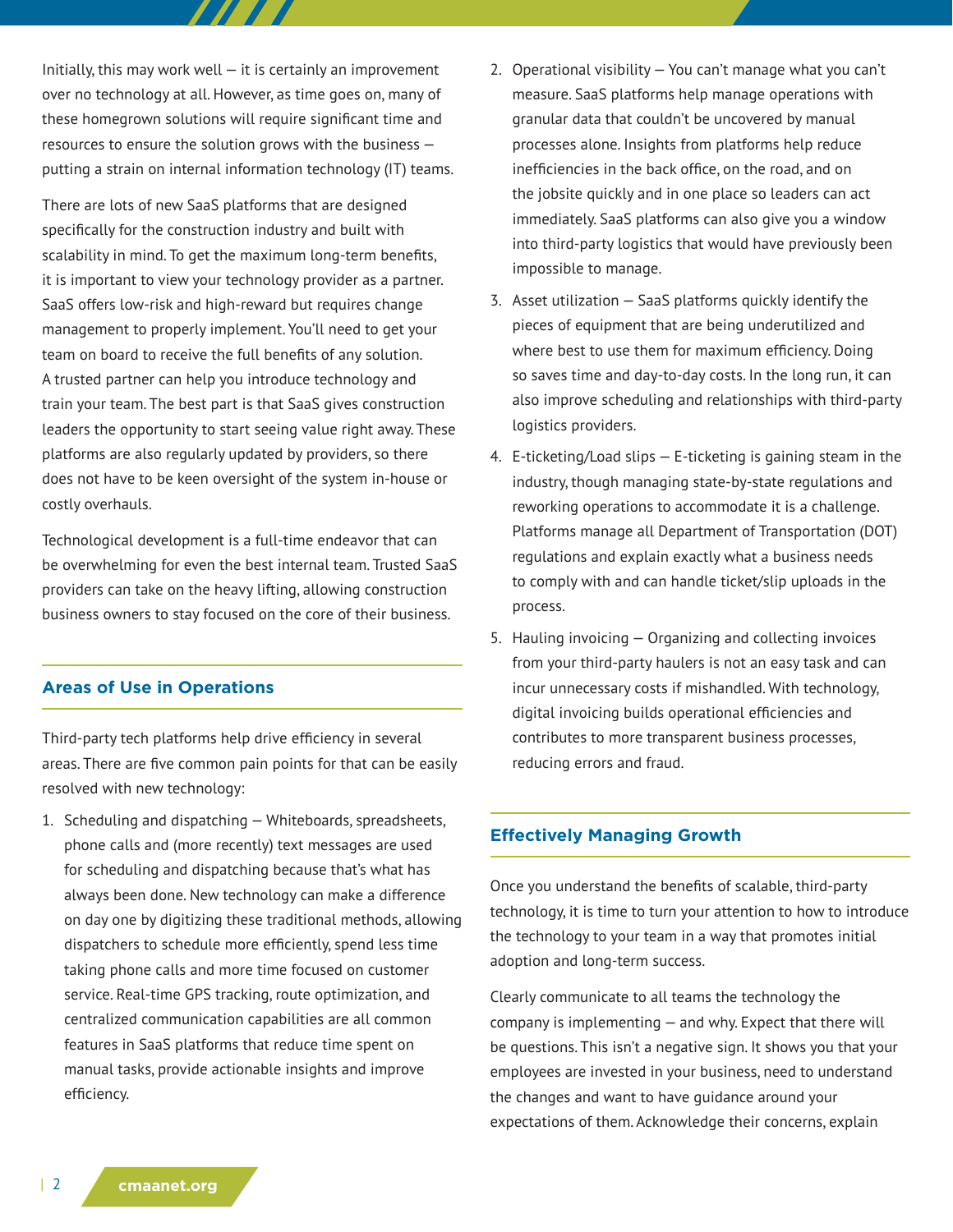how SaaS will work within their existing workflows, give opportunities for them to ask questions and leave ample time for training. Your technology provider should be able to provide helpful resources to you.

Finally, technology should not ever have a "set it and forget it" approach. If you want to see the long-term value, you'll have to have dedicated resources to ensure the technology is continually performing well, that each person interacting with the technology is doing what is expected of them, and that bugs/issues are quickly identified and relayed to the technology provider. Once your team has adjusted to the initial technology change and is able to see an improvement in their day-to-day lives, subsequent technology will become much easier to manage and sell the team on. The key is to think ahead and identify what will drive the greatest efficiencies and cost savings for the company and build from there.

Overall, construction business owners need to know that they can be technologically savvy without changing everything about their business all at once. They don't need to develop technology in-house or self-manage their solutions if they aren't ready to do so. SaaS and third-party platforms are designed to ease the industry into a technologically advanced future at a comfortable pace, without sacrificing competitive advantage. Amid labor shortages, material scarcity, and an influx of projects coming from the infrastructure bill, construction companies must plan their growth strategy now to remain nimble.  $\mathcal{L}$